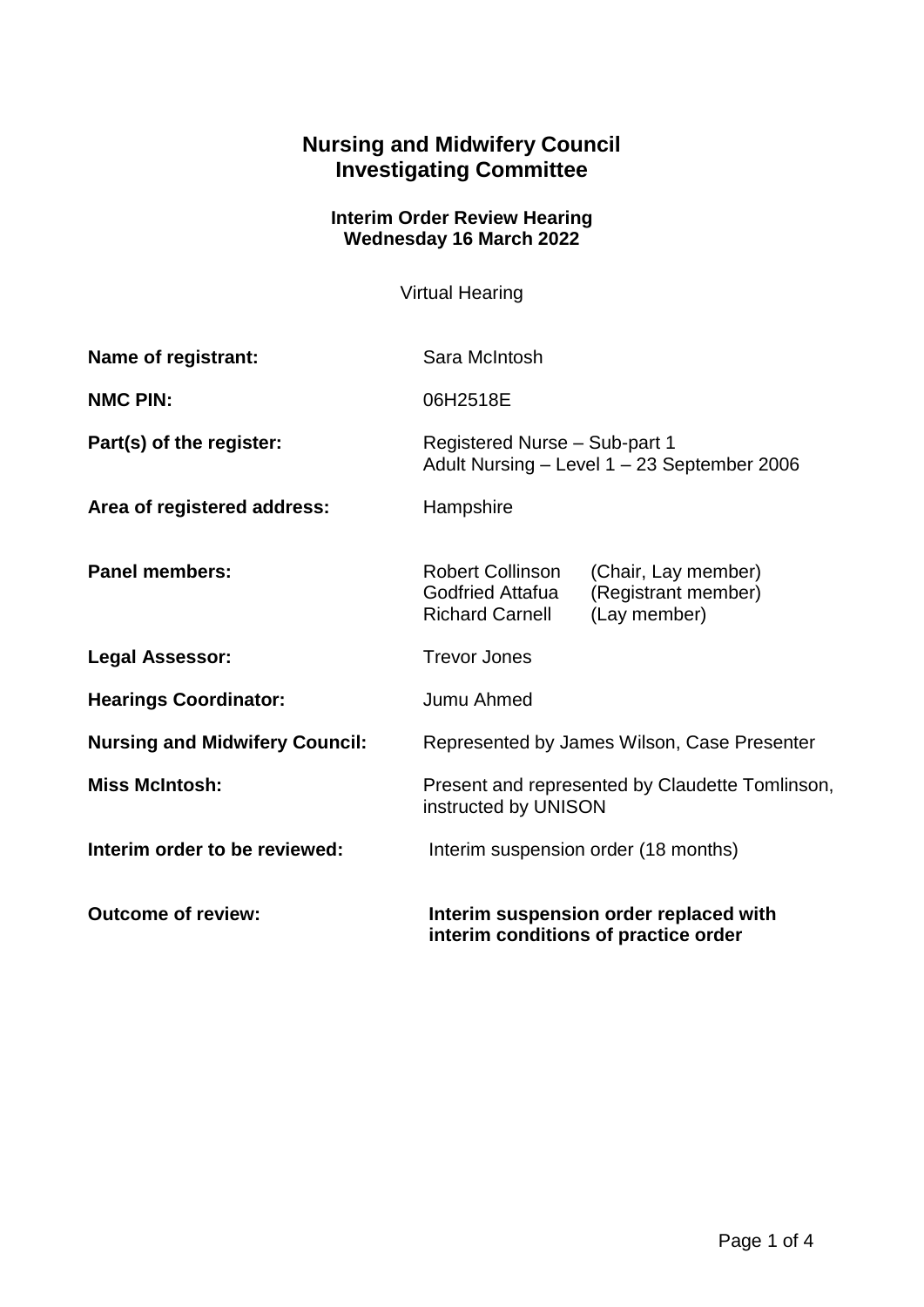## **Decision and reasons on interim order**

The panel decided to replace the current interim suspension order with an interim conditions of practice order.

The panel has determined that the following conditions are proportionate and appropriate:

For the purposes of these conditions, 'employment' and 'work' mean any paid or unpaid post in a nursing, midwifery, or nursing associate role. Also, 'course of study' and 'course' mean any course of educational study connected to nursing, midwifery, or nursing associates.

- 1. You must limit your nursing practice to your existing substantive employer: Portsmouth Hospital NHS Trust.
- 2. You must not be the nurse in charge of any shift.
- 3. You must ensure that you are supervised by another registered nurse any time you are working. Your supervision must consist of working at all times on the same shift as, but not always directly observed by, a registered nurse who is physically present in or on the same ward, unit, floor or home that you are working in or on.
- 4. You must meet with your line manager, mentor, or supervisor (or their nominated deputy) at least fortnightly to discuss all aspects of your conduct and performance and with particular reference to:
	- a) Basic care needs;
	- b) Record keeping;
	- c) Care and compassion in your dealings with patients; and
	- d) Maintaining professional boundaries in your dealings with patients and colleagues.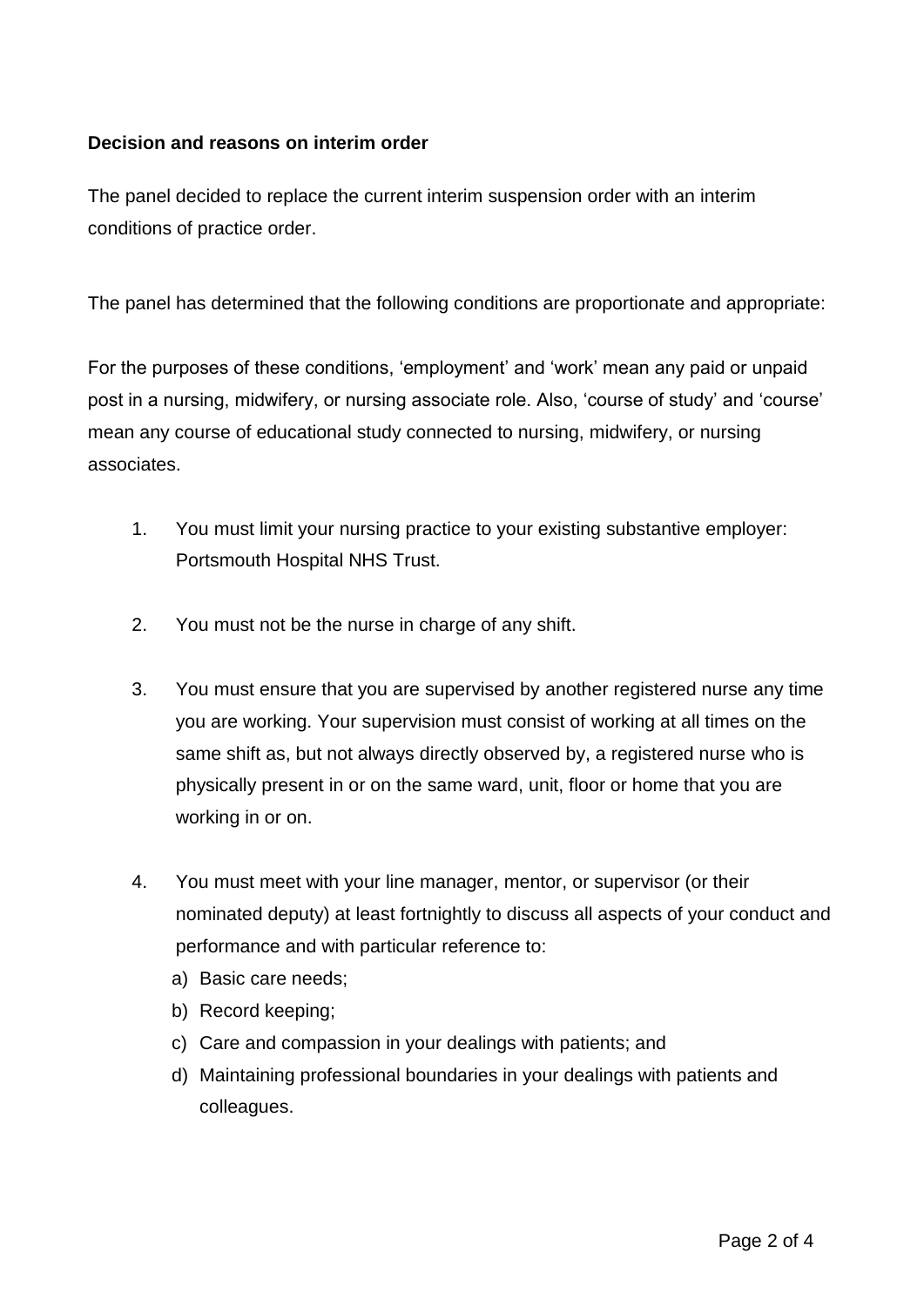- 5. You must send to the NMC prior to any NMC review hearing or meeting a report from your line manager, mentor, or supervisor (or their nominated deputy) setting out the standard of your conduct and performance and with particular reference to:
	- a) Basic care needs;
	- b) Record keeping;
	- c) Care and compassion in your dealings with patients; and
	- d) Maintaining professional boundaries in your dealings with patients and colleagues.
- 6. You must keep the NMC informed about anywhere you are working by:
	- a) Telling your case officer within seven days of accepting or leaving any employment.
	- b) Giving your case officer your employer's contact details.
- 7. You must keep the NMC informed about anywhere you are studying by:
	- a) Telling your case officer within seven days of accepting any course of study.
	- b) Giving your case officer the name and contact details of the organisation offering that course of study.
- 8. You must immediately give a copy of these conditions to:
	- a) Any organisation or person you work for.
	- b) Any employers you apply to for work (at the time of application).
	- c) Any establishment you apply to (at the time of application), or with which you are already enrolled, for a course of study.
- 9. You must tell your case officer, within seven days of your becoming aware of:
	- a) Any clinical incident you are involved in.
	- b) Any investigation started against you.
	- c) Any disciplinary proceedings taken against you.